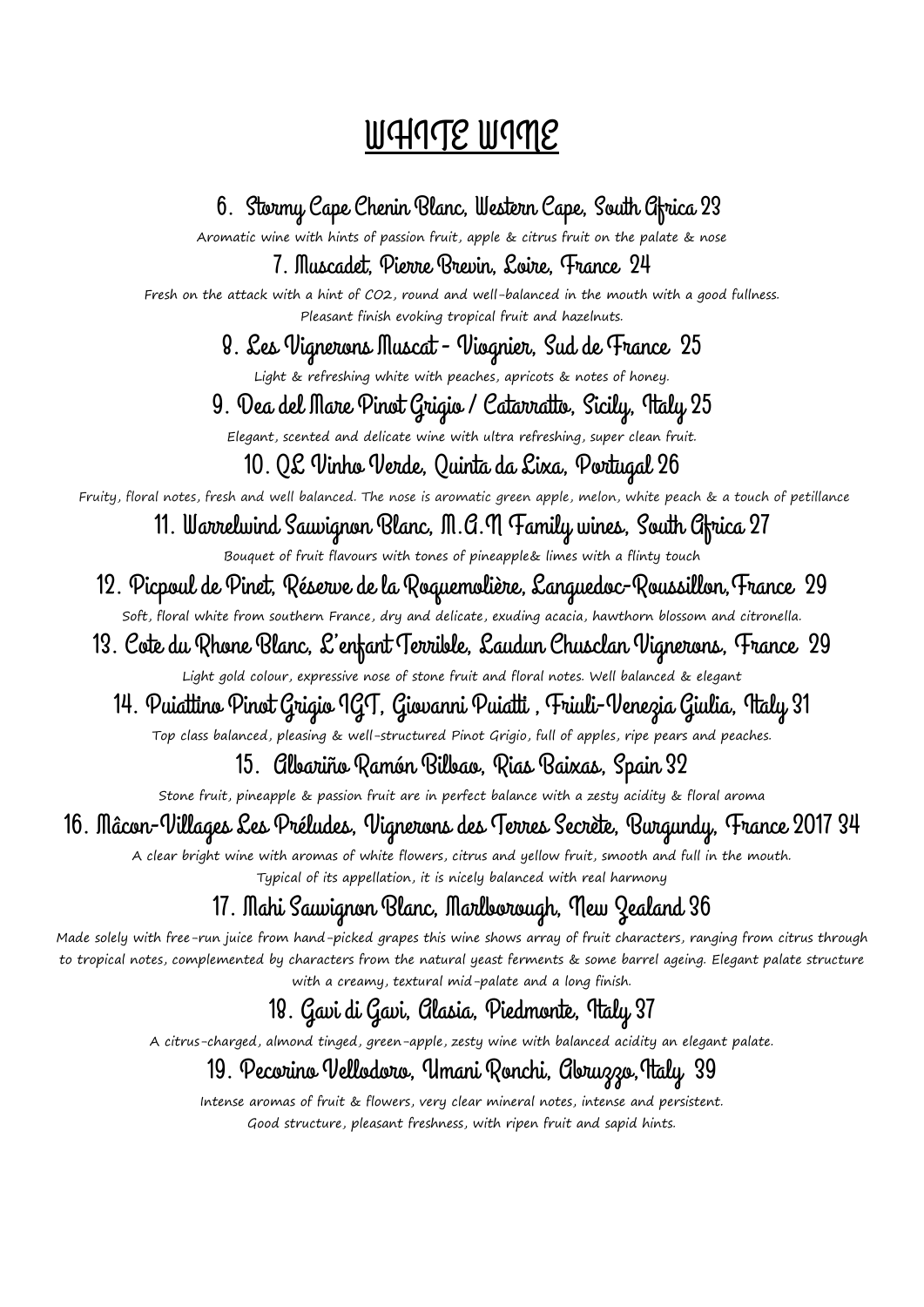# <u>FIME WHITE WIMES</u>

#### . 20. Sancerre Blanc Les Grandmontains 2020, Domaine Laporte, Loire, France 50

Aromas of grapefruit & gooseberry with hints of lime,chalk & flint. Mineral texture with vibrant green fruit acidity & long finish.

### 21. Pouilly Fuissé, Saumaize-Michelin, 2019, Burgundy, France 52

Succulent, ripe nose of creamy vanilla and pineapples. Rounded and generous palate, offering ripe grapefruits and lemon rind. A judicious use of oak brings depth, texture and nutty characters and helps with the soft finish.

## 22.Chablis 1er Cru Montmain 2018, Louis Michel, Burgundy, France 57 Half bottle £28

An elegant wine. Vibrant and lemony, with a bouquet of flowers and a whiff of brioche and green apple and zippy citrus in the mouth. It is aged with the lees for 12 months to give the wine complex bready notes and rounded texture. The wine shows great purity of taste and a pleasant floral style.

#### 23. Montagny 1er Cru 2017, Les Chaniots, Domaine De Montorge, France 59

Open on the nose, the palate matches the aromasfound on the nose, with peaches and white flowers. Clean entry to the palate and a lovely long, delectable finish. Bright, light-gold hue

#### 24. Puligny Montrachet 2018, Domaine Alain Chavy ,Burgundy , France 85

Extremely well balanced flavours of ripe tropical fruitlimey acidity & a lick of aok, emphasising the classic minerality of Puligny-Montrachet

## 24. Chablis Grand Cru Grenouilles 2019, Domaine Louis Michel, Burgundy 120

Wonderfully intense, classicaly austere character and packed with intensly detailed fruit right through to the long, steely finish. Offers razor sharp detail, good power and pronounced yet balancing acidity. This Classic, old style Chablis at its best.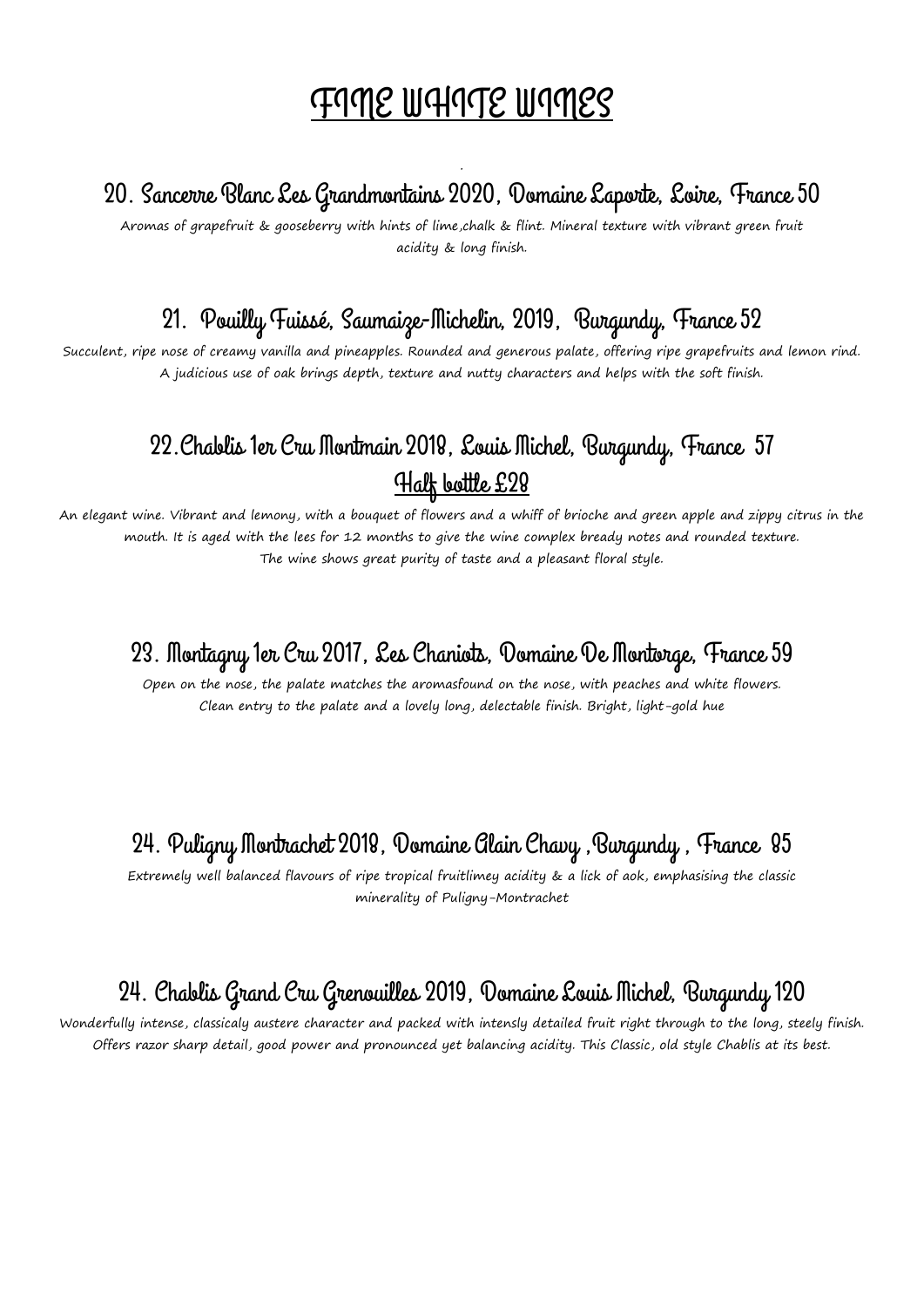## RED WINE

25. La Place Merlot, Pays D'Oc, France 23.5 Soft and elegant with ripe damson fruit character, subtle tannin and a long elegant finish 26. Navajas Rioja Tinto Sin, Spain 26 Violet in colour, soft and fruity in style.Warm, plummy aromas with subtle spice & vanilla. 27. Côtes du Rhône, La Sarriette, Jacques Charlet, France 27 Classic Southern Rhone Valley style, round, good body & spicy, redcurrant fruited wine 28. Fat Man Pinotage, Old Road Wine Company, Franschhoek, South Africa 28 ripe cherry, red plum & succulent red fruit with earthy & spicy oak notes & subtle tannins 29. Negroamaro Primitivo IGT Salento, Baccanera, Puglia, Italy 30 Full bodied & intense with a complex nose & taste of juicy dark fruits & blackberries 30. Don David Malbec, El Esteco, Salta, Argentina 30 (1.5 l Magnum 60) This modern Malbec echoes rusticity of France& inky fruitiness of Malbecs of New World 31. Château Sainte Marie « Vielle Vignes » Bordeaux Supérieur, Bordeaux, France 32 Excellent concentration of blackcurrant & plum, lovely fruit driven palate, very well-textured tannins. 32. Pinot Noir Révélation, Badet Clément, Pay d'Oc, France 33 Beautiful nose of red berries and roses. impressivefruity character with silky tannins, long fresh finish. 33. Fleurie, Les Florines, Jacques Charlet, Beaujolais, France 2018 35.5 Slightly gummy, lots of raspberry, blackcurrant& smoke notes. Classic Fleurie & wonderful softness 34.EGO Domaine Cazes, Côtes-du-Roussillon-Villages AOC, France 37 Organic/Biodinamique Syrah, Grenache & Mourvèdre of clay-limestone soil. Rich spice, ripe fruits fine tannins & liquorice 35. Brolo Campofiorin Oro, Masi,Veneto, Italy 2017 39 Intense persistent aromas, full bodied, dry, velvety,black-cherry flavour & dried fruit on lingering finish. 37. Château Bel Air, Puisseguin Saint Emilion Vignobles Dubard, Bordeaux, France 40 The well-integrated tannins offer a silky palate, dense structure & fresh fruits of the forest aromas. 2015 36. Chianti Classico Peppoli DOCG, Antinori, 2019 Italy 43 Halk bottle 23.5

> Fruity notes of red & black fruit, cherries, strawberries & blackberries accompanied by delicate balsamic, herbal aromas & spicy undertone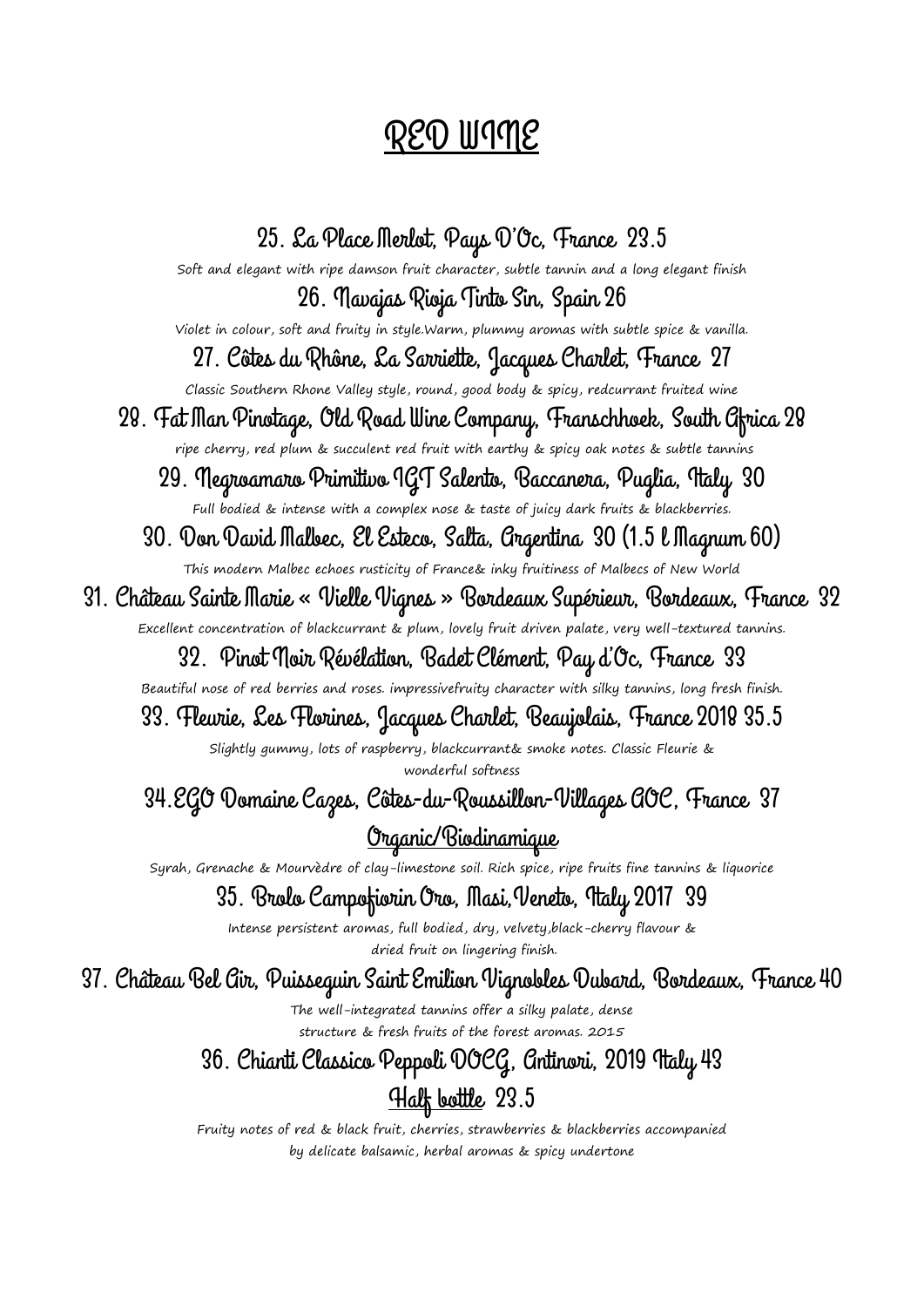## FINE RED WINE

#### 38. Château Sergant 2019, Lalande de Pomerol, Bordeaux, France 49

Classy Bordeaux with great structure & body.Aged in selected oak barrels giving it a subtle cherry oak flavours, with hints of vanilla & smoke.

## 40. Barbaresco Basarin 2018, Negro, Piemonte, Italy 55

One of the noble wines of Piemonte with long velvety finish, red fruits, hints of violet, cedar & oak

#### 41. Saint-Joseph La Source 2018, Ferraton, Northern Rhone, France 55

Black raspberries, cassis, red currants, liquorice andgraphite all emerge from this full-bodied beauty that has sweet tannin and a stacked mid-palate**.**

## 39. 2011 Rioja Gran Reserva, Sierra Cantabria, Rioja,Spain 59

Smoky, complex Gran Reserva Rioja, dizzyingly perfumed with truffle, vanilla, toast and notes of balsamic, the mouth packed with red fruit.

## 42. Amarone Della Valpolicella Valpantena 2018, BERTANI, Veneto, Italy 69

Deep dark ruby with violet rim, notes of black& sour cherries, berries, spices & dry fruit. Creamy palate with soft tannins

& integrated oak.

## 43. Brunello di Montalcino 2016, Fattoria dei Barbi Tuscany, Italy 80

Deep, rich savoury aroma of wild cherries over a complex medley of dried provence herbs, peppery spice frankincense, cocoa and dried fruits (cranberry and black cherry)

#### 44. Chateau Kirwan Grand cru Classe Margaux 2014, Bordeaux, France 89

The 2014 Kirwan has a brisk raspberry and wild strawberry nose, a touch confit with rose petal scents emerging with time, the vanilla aspect observed in barrel now completely assimilated. The palate is medium-bodied with fine tannin and welljudged acidity. Harmonious in the mouth with good body, it builds nicely with cedar and white pepper-infused black fruit

## 45. Château Batailley, 5ème Cru Classé Pauillac 2015, Bordeaux, France 95

From the famous château estate of the Castéja family, the 2012 Batailley is a very strong effort. Deep ruby/purple colour with elegant blackberry & blackcurrant and truffle flavours, notes of cigar box, pepper and spices with hints of liquorice & earthy notes

#### 69. Tignanello Marchesi Antinori 2018, Tuscany, Italy 190

The 2015 Tignanello is a very intense ruby red in color. On the nose, the notes of ripe red fruit, together with cassis and blackberries, are in perfect balance with the hints of chocolate and liquorice. The palate is rich, ample, and vibrant and is endowed with lively and silky tannins which give a great complexity and an important length to the finish and aftertaste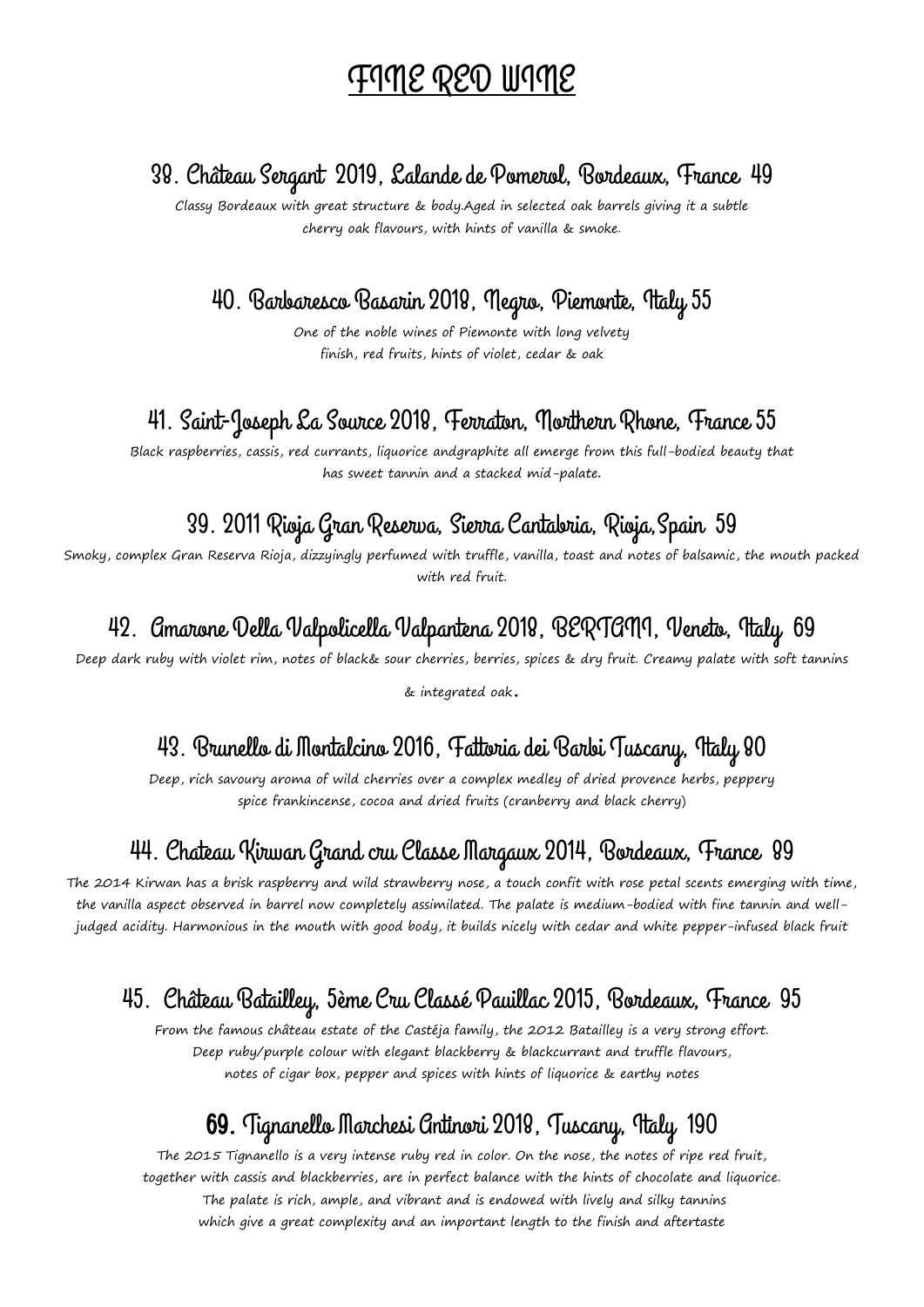## **SPARKLING**

| 1. Prosecco Spumante DOC, Italy                                                                                                                                                                                                                                                                                                                                                            | Rose   | 23<br>23 |
|--------------------------------------------------------------------------------------------------------------------------------------------------------------------------------------------------------------------------------------------------------------------------------------------------------------------------------------------------------------------------------------------|--------|----------|
| Crisp and delicate, white stone fruits, lemon flavours & fine bubbles                                                                                                                                                                                                                                                                                                                      | magnum | 46       |
| <u>CHAMPAGME</u>                                                                                                                                                                                                                                                                                                                                                                           |        |          |
| 2.  MV Brut Baron De Marck, JM Gobillard et Fils, Champagne, France<br>A pure, limpid and soft champagne with stylish character. Its fruit is fresh and appealing, bursting with apples<br>& lemons. An uplifting note of freshly baked brioche adds complexity and class to an elegantly balanced palate.                                                                                 |        | 39       |
| 3.  MV Rose Brut, JM Gobillard et Fils, Hautfillers, Champagne, France<br>Juicy ripe red fruits on the nose, good body and structure in the mouth and a long elegant finish                                                                                                                                                                                                                |        | 47       |
| 4. Taittinger Brut Reserve MV<br>From Champagne's oldest cellars, this Champagne has peach & acacia notes on the<br>nose, citrus-yet delicately honeyed palate with an elegant finish.                                                                                                                                                                                                     |        | 60       |
| 5. MV Bollinger Special Cuvee<br>A subtle combination of structure, length and vivacity; bubbles like velvet; pear, brioche and spicy aromas,<br>notes of fresh walnut.                                                                                                                                                                                                                    |        | 80       |
| <u>ROSE WIME</u>                                                                                                                                                                                                                                                                                                                                                                           |        |          |
| 46. Petit Rosé, Ken Forrester, South Gfrica                                                                                                                                                                                                                                                                                                                                                |        | 26       |
| Carefully blended to achieve refreshing and soft strawberry/cherry notes                                                                                                                                                                                                                                                                                                                   |        |          |
| 47. Terre del ¶oce Pinot Grigio Rose, Vigneti delle Dolomiti, Italy<br>Freshness, delicacy & rose-scented aromas, with vibrant fruity aromas of summer fruits &<br>strawberry with a dry finish.                                                                                                                                                                                           |        | 28       |
| 48. Comte de Provence Rosé, La Vidabanaise, France                                                                                                                                                                                                                                                                                                                                         |        | 30       |
| Classic light pink in the glass. A light, bright nose of wild strawberries. Refreshing and smooth on the palate.<br>Moreish finish. Soft acidity & delicate juiciness.                                                                                                                                                                                                                     |        |          |
| DESSERT WIME                                                                                                                                                                                                                                                                                                                                                                               |        |          |
| 49. Muscat st Jean de Minervois (500 ml bottle)                                                                                                                                                                                                                                                                                                                                            |        | 27       |
| Rich palette of peach, lemon, mango & fresh mint finish. Great combination of sweetness & acidity                                                                                                                                                                                                                                                                                          |        | 33       |
| 50. Sauternes, Les Garonelles, Lucien Lurton et Fils, France (375 ml bottle)<br>A highly complex wine with scents of lime, acacia, apricots, grilled almond and honeyed aromas.<br>The palate is luscious and generous with its sweet apricot, honey, roasted nut and marmalade flavours<br>& perfectly balanced with a zesty, lime rind acidity, finishing clean, uplifted and satisfying |        |          |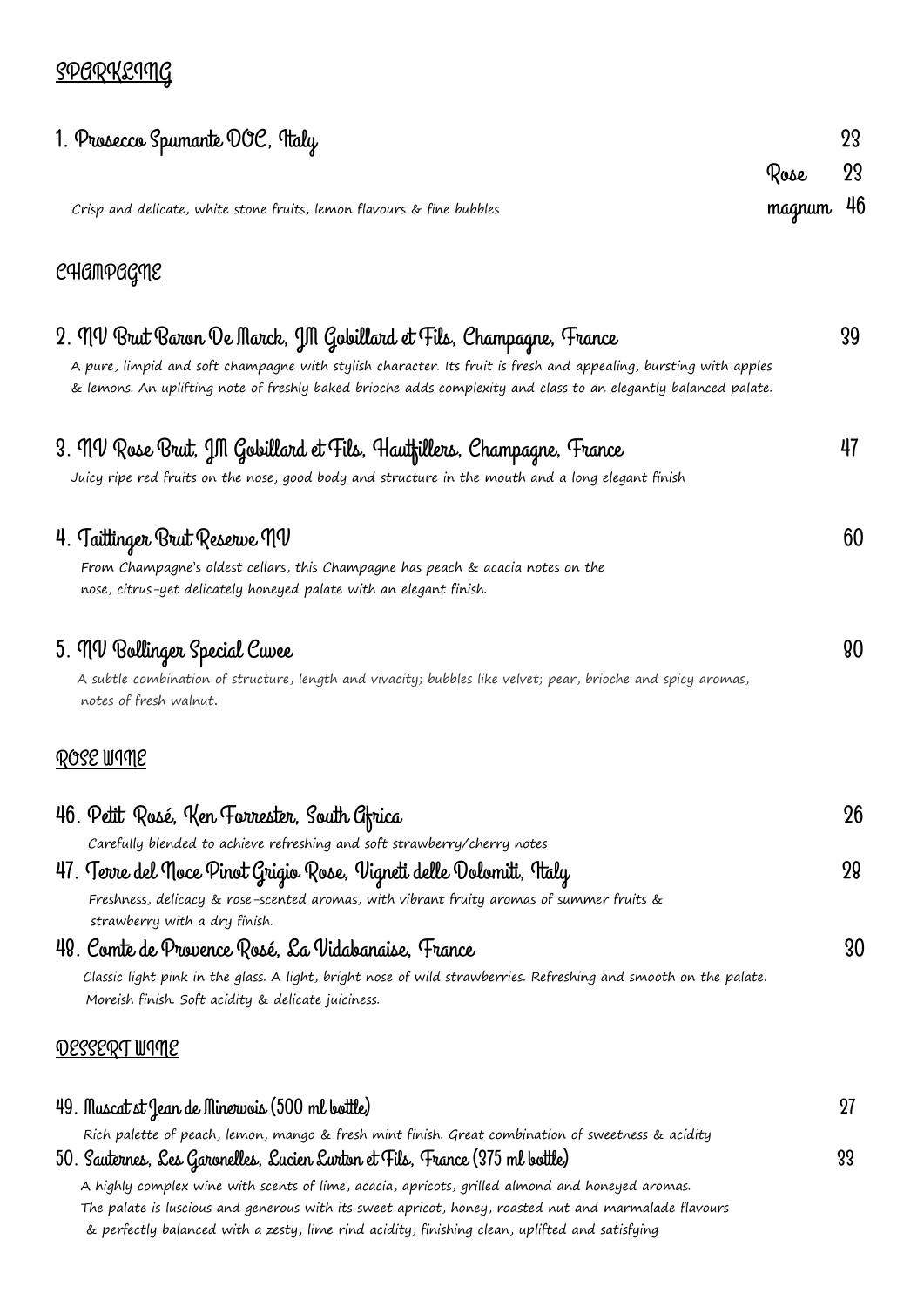# BY THE GEASS

| Champagne Baron De Marck Gobillard, NV Brut France (Bottle 375ml)                                                       |     | 25              |
|-------------------------------------------------------------------------------------------------------------------------|-----|-----------------|
| Fresh & appealing fruit flavours bursting with apple & lemon, notes of freshly toasted brioche                          |     |                 |
| Prosecco Spumante OOC (Glass, 125ml)                                                                                    |     |                 |
| <u> WHITE WIME (Glass, ml):</u>                                                                                         | 175 | 250             |
| Le Havre de Paix, Cote de Gascogne, France                                                                              | 5.9 | 7               |
| Light citrus flavours with hints of pear & apple, dry, refreshing & well balanced<br>bottle £21                         |     |                 |
| Stvrmy Cape Chenin Blanc, Western Cape, SG                                                                              | 6   | 8               |
| Aromatic wine with hints of tropical fruit, green apple & citrus                                                        |     |                 |
| Dea del Mare Pinot Grigio / Catarratto, Sicily, Italy                                                                   | 7   | 9               |
| Elegant, scented and delicate wine with ultra refreshing, super clean fruit                                             |     |                 |
| Warrelwind Sauvignon Blanc, M.A.M Family wines, South Africa                                                            | 7.5 | 9.5             |
| Bouquet of fruit flavours with tones of pineapple& limes with a flinty touch                                            |     |                 |
| RED WIME (Glass, ml)                                                                                                    | 175 | 250             |
| Carignan IGP Pays de l'Hérault, Les Archeres                                                                            | 5.9 | 7               |
| Nice berry fruit intensity with hints of vanilla. Soft round palate, with nice complexity, good structure<br>bottle £21 |     |                 |
| La Place Merlot, Pays D'Oc, France                                                                                      | 6   | 8               |
| Luscious, mouth filling with plum, red cherry aromas & gentle oak notes                                                 |     |                 |
| Navajas Rivja Tinto Sin, Spain                                                                                          | 7   | 9               |
| Violet in colour, soft and fruity. Warm, plummy aromas, subtle spice & vanilla.                                         |     |                 |
| Negroamaro Primitivo IGT Salento, Baccanera, Puglia, Italy                                                              | 7.7 | 10 <sup>°</sup> |
| Full bodied & intense with a complex nose & taste of juicy dark fruits & blackberries                                   |     |                 |
| <u>ROSE WIME</u>                                                                                                        |     |                 |
| Petit Rose, Ken Forrester, South Gfrica                                                                                 | 7   | 9               |
| <u> DESSERT WIME (125 ml) Muscat St Jean de Minerwois £7.5</u>                                                          |     |                 |
| HALF BOTTLES (375ml)                                                                                                    |     |                 |
| Chablis 1er Cru Montmain 2019, Louis Michel, Burgundy, France                                                           |     | £29             |
| Vibrant and lemony, with a bouquet of flowers and a whiff of brioche and green apple and zippy citrus in the mouth.     |     |                 |

### Chianti Classico Peppoli DOCG, Antinori £23.5

Fruity notes of red and black fruit, cherries, strawberries & blackberries accompanied by delicate balsamic & herbal aromas with a spicy undertones